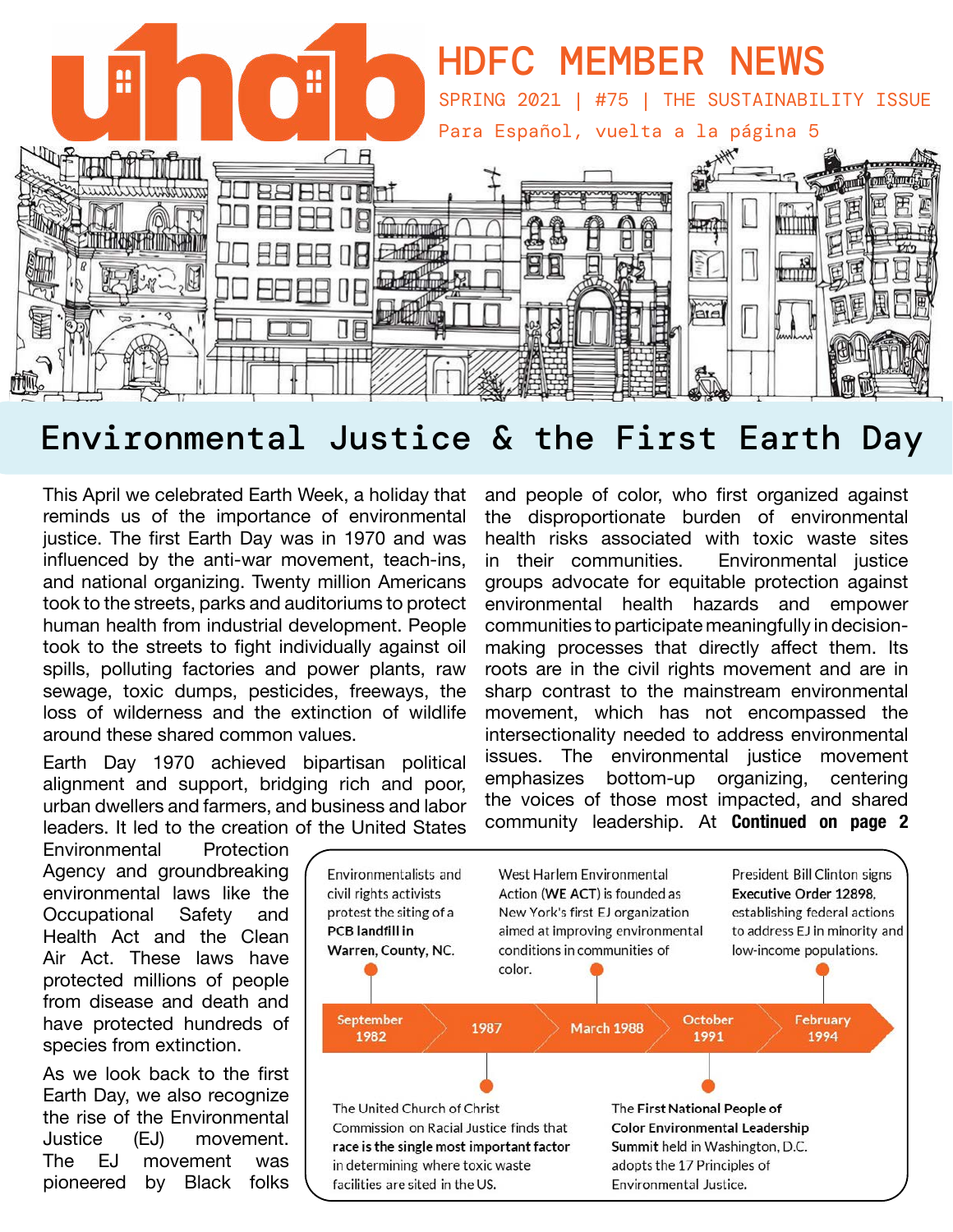# Environmental Justice & the First Earth Day

**Continued from page 1** the heart of this is cooperation.

As we build community through cooperation, we're taking a greater focus on environmental justice. This means exploring the historical legacy of redlining, working to improve access to renewable energy for HDFCs through our Coops Go Solar program, and working with HDFCs to improve energy efficiency.

There are several ways for you to get involved with environmental justice work with your community. Here are some groups to look into. Some are



environmental justice-specific, while some fight for environmental justice alongside other issues like food justice, immigration, and more.

NYC-EJA (New York City Environmental Justice Alliance) • Climate Justice Alliance • WE ACT (serving Upper Manhattan) • CEANYC (the Cooperative Economic Alliance of New York City) • UPROSE (serving Sunset Park) • Brooklyn Movement Center • THE POINT CDC (serving Hunt's Point) • El Puente (serving Williamsburg) • Make The Road NY

Finally, HDFC shareholders can get engaged in the HDFC community and meet people from different co-ops around the city to identify common problems and strategize for a green, affordable, and resilient future for HDFCs. *Contact Eliza at (212) 479-3346 or* [klein@uhab.org](mailto:klein%40uhab.org?subject=) *to get involved in our Shareholder Leaders' Group!*

# Save Money & Energy With Incentive Programs!

Available now for your HDFC! Contact David at [avina@uhab.org](mailto:avina%40uhab.org%20?subject=) or (212) 479-3374 to sign up.

| Program                                                | Provider              | What is it?                                                                                         | What do I get?                                                                                   |
|--------------------------------------------------------|-----------------------|-----------------------------------------------------------------------------------------------------|--------------------------------------------------------------------------------------------------|
| <b>Multifamily Energy</b><br><b>Efficiency Program</b> | Con Edison            | Utility incentive program<br>designed to give rebates on<br>energy upgrades                         | Lighting fixtures, aerators, air<br>sealing, heat pumps                                          |
| Flextech                                               | <b>NYSERDA</b>        | Rebate program for an energy<br>audit                                                               | Up to 100% study cost share with<br>proof of installation. Expires June<br>30, 2021              |
| Multifamily<br>Performance Program                     | <b>NYSERDA</b>        | Comprehensive incentive<br>program designed to improve<br>and upgrade building systems              | Work plan to generate at least 15%<br>savings, minimum \$700 per unit to<br>go towards projects  |
| Weatherization<br>Assistance Program                   | <b>Local Provider</b> | Comprehensive incentive<br>program designed to improve<br>and upgrade building operating<br>systems | Grant money for energy efficiency<br>projects                                                    |
| Clean Heating and<br>Cooling Screening                 | <b>NYSERDA</b>        | Free screenings to assess the<br>potential benefits of installing<br>heat pumps                     | Detailed estimated impact of<br>installing clean heating and cooling<br>systems in your building |

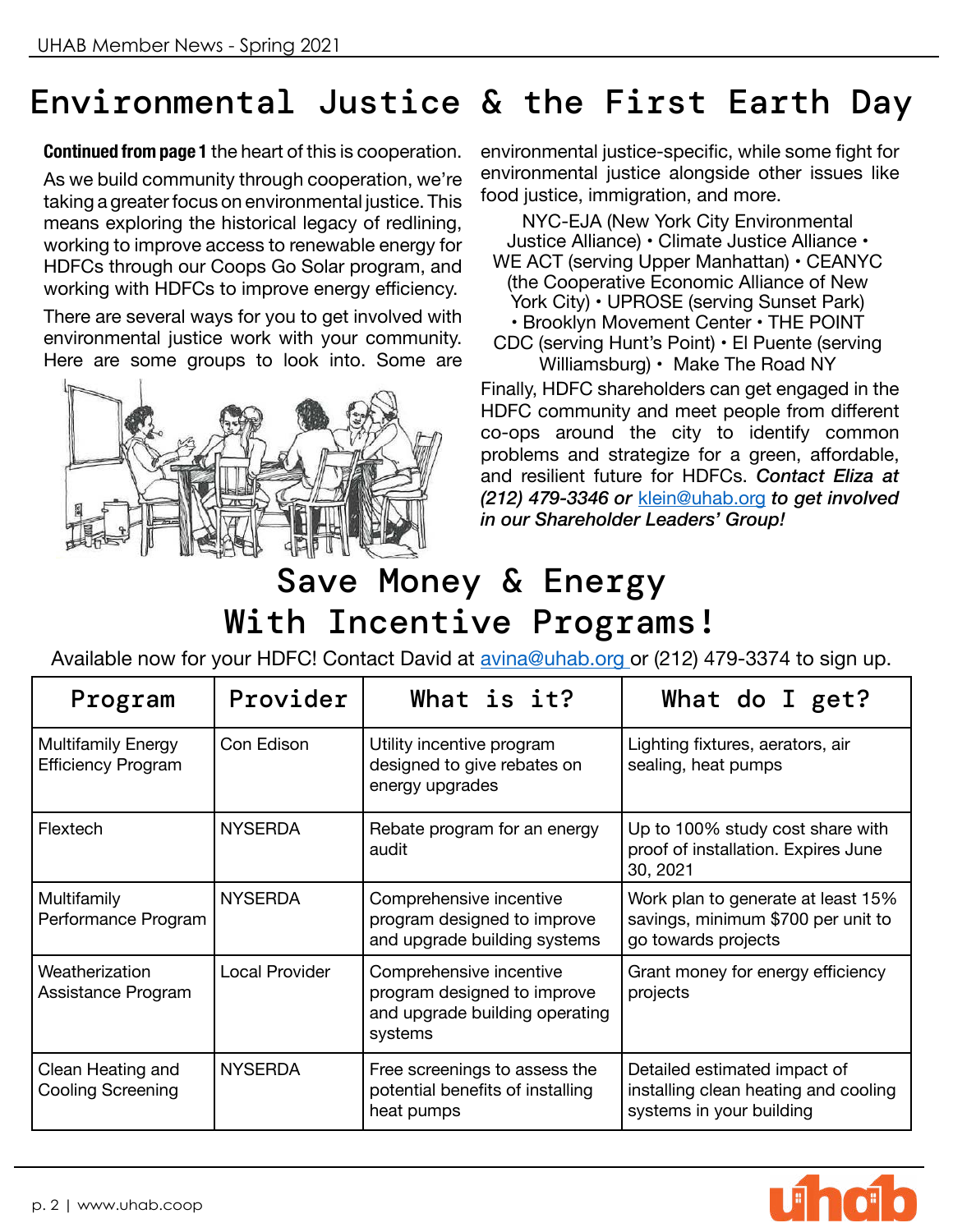# Ask UHAB: Juggling Costs

**Ask UHAB is our advice column for HDFC shareholders. If you have a question for our experienced HDFC troubleshooting team, email klein@uhab.org or call (212) 479-3346.**

### *Dear Celia,*

My co-op just got some income from a unit sale, and we're trying to decide what to do with it. Our boiler needs replacement, and we would also would love to get solar panels. Shareholders have been asking us to replace the laundry machines for years. We also need to pay down our water taxes. How do we balance all these capital needs?

*Sincerely, Big Spender in Bedstuy*

### *Dear Big Spender,*

Your question tells me you understand the task: how to prioritize building needs and budget according to those priorities.

To get started here are a couple of questions the board could consider:

- How much is in your operating account and reserve accounts? How much income did you get from a sale in the unit?
- Which capital needs will have the greatest impact on the residents of the building?
	- Consider health and safety first: What if the boiler breaks down in the middle of the winter? A plan to replace the boiler should be on the top of your list. Look for incentives for the boiler replacement; the City and other agencies offer financing for energy efficiency measures, like the GHPP (Green Housing Preservation Program) loan program.
- Laundry is a visible amenity and good for morale, but should not come before health and safety issues.
- How much is water debt?
	- The building could wind up on a foreclosure list if the water debt gets too high. This is something to be proactive about. If the building cannot pay the debt all at once, seek a payment agreement with DEP. A payment agreement will allow you to slowly pay down the debt while addressing other needs.
- Lastly, there are low- and no-money-down options for solar. I encourage your building to explore solar but prioritize health, safety, and security concerns first. Contact UHAB to go solar without breaking the bank.

*Answering questions with more questions, Celia*



Did you know you can save 10% on electric bills with offsite community solar? You don't have to install anything or pay a fee, and you can cancel whenever you want.

With offsite community solar, you get savings on your bill by subscribing to a big solar array somewhere else in the city that produces cheap electricity. Many community solar arrays are on big, flat warehouse roofs. Residents and businesses across the city can sign up to receive some of the electricity produced by these arrays. You're still a Con Edison customer, but you get around 10% off your normal bill.

Offsite community solar is a great way to save a few bucks while supporting renewable solar energy. You can sign up as an individual, or team up with your neighbors to sign up your whole building. UHAB can help you connect to a community solar program with no hidden costs or cancellation fees. Contact Clara at [weinstein@uhab.org](mailto:weinstein%40uhab.org?subject=) or (212) 479-3337 to learn more.

### [WE'RE ON FACEBOOK!](http://https://www.facebook.com/groups/341750616885364/)



Join UHAB's Facebook group for HDFC shareholders to meet HDFC residents across the city and share stories and advice.

To join, click here or search "HDFC Resources & Support" on Facebook!

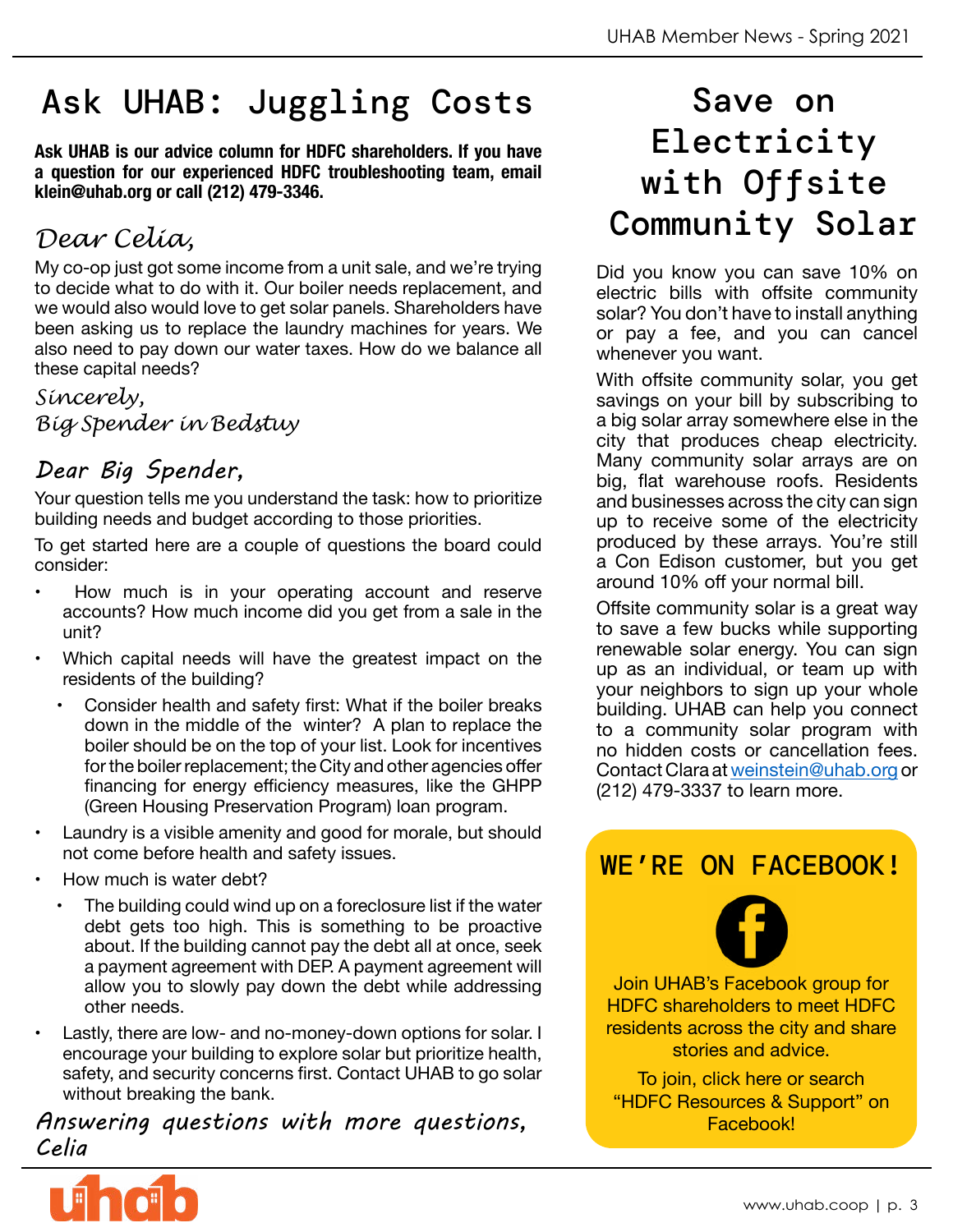# The COVID-19 Vaccine is Here

There are two safe, highly effective vaccines approved for use in New York City. Read on for information about the vaccine!

*Who can get the vaccine?* All New Yorkers above 12 years old are now eligible for the vaccine. The vaccine is free for everyone, and you don't have to disclose citizenship status.

*Is the vaccine safe?* Yes! Scientists used a sophisticated process including thousands of trial participants to make sure the vaccine is safe and effective for everyone, including all ages, ethnicities, and races.

The vaccine contains tiny, harmless pieces of genetic material that teach your body how to recognize and fight coronavirus. There's nothing in the coronavirus vaccine that can cause disease, although you may have some mild side effects.

*Where can I get the vaccine?* All state-run vaccine centers are now accepting walk-ins! You can get your first dose without an appointment at a state-

run vaccination center like the Javits Center in Manhattan or Yankee Stadium in the Bronx. You can also go to vaccinefinder.nyc.gov or call 877-VAX-4NYC (877-829-4692) to make an appointment, or use the website www.turbovax.info to search for apointments. The vaccine is available at doctors offices and pharmacies across the city. Additionally, volunteers are available to help folks in your co-op who need assistance setting up appointments. Call Eliza at 212-479-3346 if you are interested in being connected to a volunteer who can help you or your neighbors!

*What if I have more questions?* It's normal to have questions. You can call 311 or talk to your healthcare provider if you have more questions about the vaccine.

*UHAB is not a healthcare organization. We are doing our best to provide our community with trusted resources and the most up to date information we have on Coronavirus. Please consult your healthcare provider for more information on the vaccine.*



### TAKE THE CLIMATE ACTION PLEDGE WITH CO-OPS GO SOLAR!

Do you need work done in your building? Do you want to be part of movements for environmental justice? Do you care about the future of your building, neighborhood, and city?

Co-ops Go Solar is launching the Climate Action Pledge to help HDFCs get energy upgrades while also taking action to build community and get involved in organizations working for a more just and sustainable city. By signing the pledge, your HDFC can commit to reducing the greenhouse gases that cause climate change while cutting costs and saving money for the long haul. Reach out to Clara at [weinstein@uhab.org](mailto:weinstein%40uhab.org?subject=) or (212) 479-3337 to sign the pledge!

### TAKE CONTROL OF YOUR HDFC'S FINANCES

Connected Book\$ is an online bookkeeping system designed for HDFC treasurers to take control of their buildings' financial health. Connected Book\$ allows you to build reports, increase communication between your board and shareholders, and make decisions about the future of your HDFC.

Prefer to have us handle the bookkeeping? Ask about our bookkeeping services! Contact Fabio at [eugenio@uhab.org](mailto:eugenio%40uhab.org?subject=) or (212) 479-3355 to learn more and sign up.

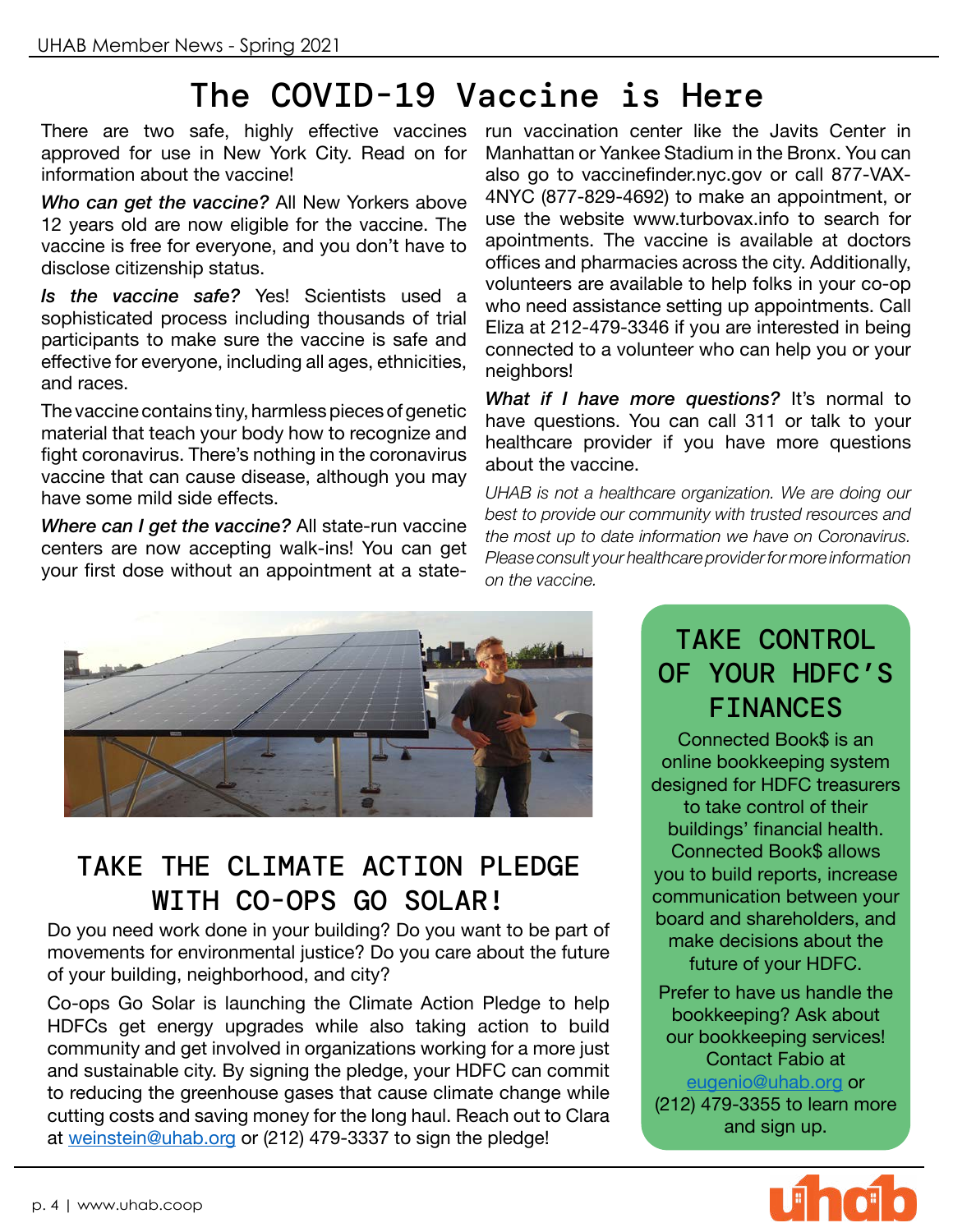

# Justicia Ambiental y el Primer Día de la Tierra

Este abril celebramos la Semana de la Tierra, una celebración que nos recuerda la importancia de la justicia ambiental. = El primer Dia de la Tierra fue en el 1970 y fue influenciado por el movimiento contra la guerra, la enseñanza y organización nacional. Veinte millones de estadounidenses se lanzaron a las calles, parques y auditorios para proteger la salud humana del desarrollo industrial. La gente se lanzó a las calles para luchar individualmente contra los derrames de petróleo, contaminación de fábricas, centrales eléctricas, aguas residuales, vertederos tóxicos, pesticidas, autopistas, perdida de la naturaleza y la extinción de vida silvestre, centralizado en torno a estos valores comunes.

El Dia de la Tierra en el 1970 logro la alineación y apoyo político bipartidistas, uniendo a ricos, pobres, residentes

urbanos y agricultores, lideres<br>empresarios y laborales. empresarios y Condujo a la creación de la Agencia de Protección Ambiental de los Estados Unidos y leyes<br>ambientales innovadoras innovadoras tal como la Ley de Salud y Seguridad Ocupacional y la Ley de Aire Limpio. Estas leyes han protegido millones de personas de enfermedades y muerte y ciento de especies de extinción.

Al mirar hacia atrás al primer Dia de la Tierra, también reconocemos el surgimiento del movimiento de Justica Ambiental (EJ). Este fue iniciado por personas de raza afroamericana y de color, quienes primero se organizaron contra la carga desproporcionada

de los riesgos de salud ambiental asociado con los lugares de desechos tóxicos en sus comunidades. Los grupos de justicia ambiental crean medioambientes más saludables al abogar por protección equitativa contra los peligros para la salud ambiental y empoderar a las comunidades para que participen en manera significativa en los procesos de toma de decisiones que les afectan directamente. Sus raíces están fundadas en el movimiento de derechos civiles y tienen fuerte contraste con el movimiento ambientalista dominante, que no ha abarcado la interseccionalidad necesaria para tratar los problemas ambientales. El movimiento de justicia ambiental enfatiza la organización de abajo hacia arriba, centralizando las voces de los mas afectados y el compartimiento del liderazgo comunitario. En el corazón de esto reina la cooperación. **Continuar en página 6**



**Traducido por: David Aviña, Adina Daniela Cazacu-De Luca, Celia Easton-Koehler, Cinthya Nolasco, Amy Rosado**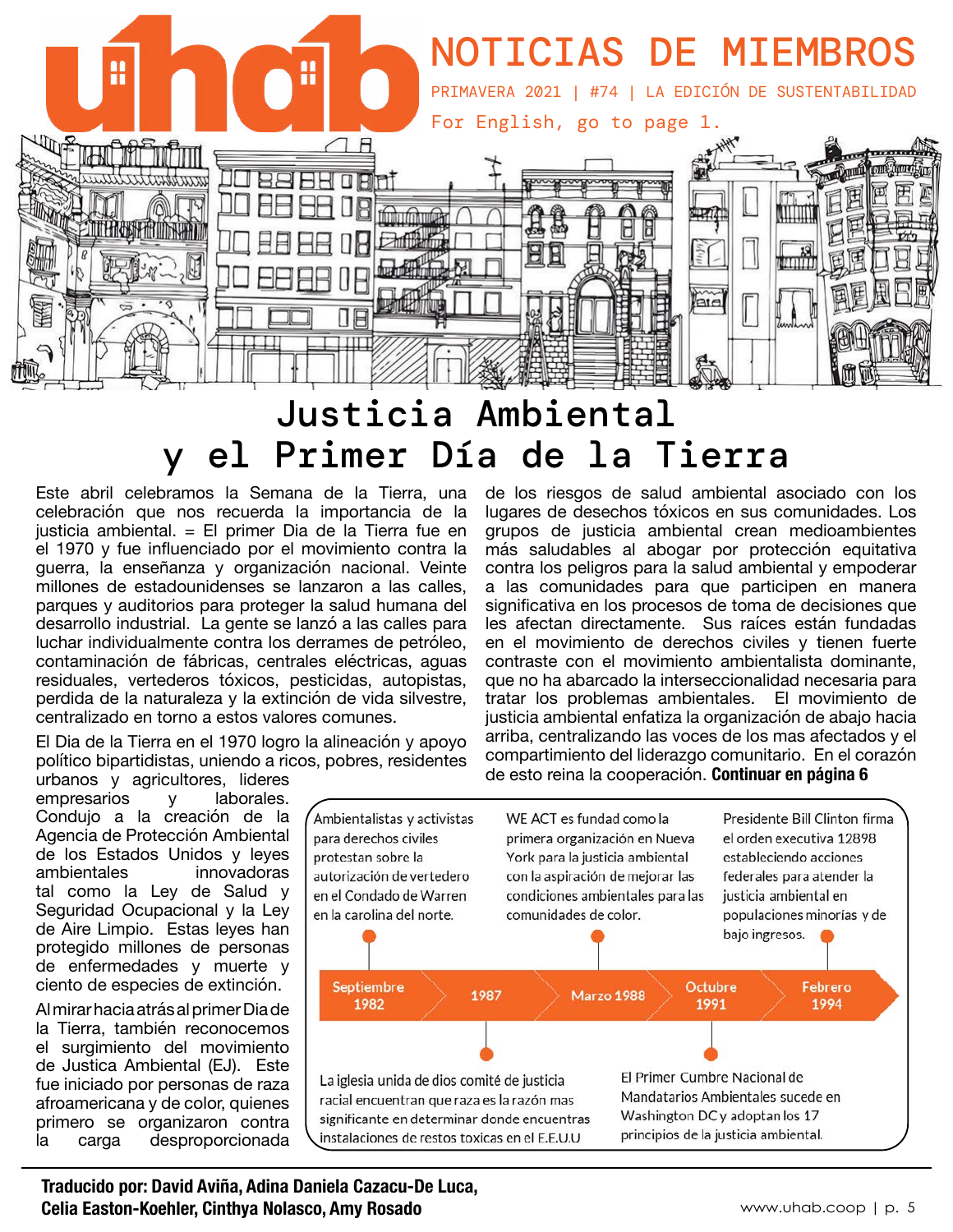# Justicia Ambiental y el Primer Día de la Tierra

**Continuado de página 5** A medida que establecemos comunidad a través de la cooperación, estamos tomando un mayor enfoque en la justicia ambiental. Esto significa explorar el legado histórico de la línea roja, trabajar para mejorar acceso a energía renovable para las HDFCs a través de nuestro programa CoopsGoSolar, y trabajar con las HDFCs para mejoras energéticas más eficientes.

Hay muchas maneras en la cual usted puede involucrarse en el trabajo de justicia ambiental en su comunidad. Aquí algunos grupos para explorar. Algunos son específicos a la justicia ambiental, y otros luchan por la justicia ambiental junto a otros temas tales como la justicia alimentaria, la inmigración y más.

NYC-EJA (Alianza para Justicia Ambiental en la ciudad de Nueva York) • Alianza para Justicia Climática • WE ACT (sirviendo norte Manhattan ) • CEANYC (el Alianza de Cooperativa Económica de la Ciudad de Nueva York) • UPROSE (sirviendo Sunset Park) • Brooklyn Centro de Movimiento • THE POINT CDC (sirviendo Hunt's Point) • El Puente (sirviendo Williamsburg) • Make The Road NY

Finalmente, los accionistas de las HDFCs pueden envolverse en los asuntos de la comunidad y conocer personas de diferentes cooperativas alrededor de la ciudad e identificar problemas que se puede tener en común, tomar medidas estratégicas para un futuro ecológico, asequible y resistente para las HDFCs.

Puede ponerse en contacto con Eliza al (212) 479-3346 o por correo electrónico a [klein@uhab.org](mailto:klein%40uhab.org?subject=) para participar en nuestro Grupo de Líderes Accionistas!

#### TOME EL CONTROL DE LAS FINANZAS DE SU HDFC

Connected Book\$ es un sistema de contabilidad en línea diseñado para que los tesoreros de HDFC tomen el control de la salud financiera de su edificio. Connected Book\$ le permite crear informes, aumentar la comunicación entre su junta directiva y accionistas, y tomar decisiones sobre el futuro de su HDFC.

¿Prefiere que nos encarguemos de la contabilidad de su edificio? ¡Pregunte por nuestros servicios de contabilidad!

Comuníquese con Fabio a [eugenio@uhab.org](mailto:eugenio%40uhab.org?subject=) o al (212) 479-3355 para inscribirse.

# ¡Ahorre Dinero y Energía Con Estos Programas de Incentivos!

Accesible para su HDFC. Póngase en contacto con David a [avina@uhab.org](mailto:avina%40uhab.org?subject=) o 212-479-3343.

| Programa                                                                      | Proveedor       | ¿Qué es?                                                                                                | ¿Qué recibo?                                                                                                                   |
|-------------------------------------------------------------------------------|-----------------|---------------------------------------------------------------------------------------------------------|--------------------------------------------------------------------------------------------------------------------------------|
| El programa de<br>eficiencia energética<br>multifamiliar                      | Con Edison      | Un programa de incentivos de<br>utilidades que da reembolsos<br>por mejoramientos energéticos           | Accesorios de iluminación,<br>aireadores, sellamiento contra<br>escape de aire, y bombas de calor                              |
| Flextech                                                                      | <b>NYSERDA</b>  | Programa de reembolso para<br>una auditoría energética                                                  | Hasta 100% de precio con prueba<br>de instalación                                                                              |
| Programa de<br>rendimiento<br>multifamiliar                                   | <b>NYSERDA</b>  | Programa de incentivos<br>comprehensivo para mejorar los<br>sistemas operativos del edificio.           | Un plan para generar por lo menos<br>15% de ahorro, y un mínimo de<br>\$700 por unidad para proyectos de<br>rehabilitación.    |
| El Programa de<br>Asistencia Climática                                        | Proveedor local | Programa de incentivos<br>comprehensivo para mejorar los<br>sistemas operativos del edificio.           | Dinero de donación para proyectos<br>de eficiencia energética.                                                                 |
| Investigación<br>de sistemas de<br>refrigeración y<br>calefacción sostenibles | <b>NYSERDA</b>  | Investigaciones gratis<br>para examiner las ventajas<br>potencialmentes de instalar<br>bombas de calor. | Un análisis detallado de los<br>impactos si instale un sistema<br>de refrigeración y calefacción<br>sostenible en su edificio. |

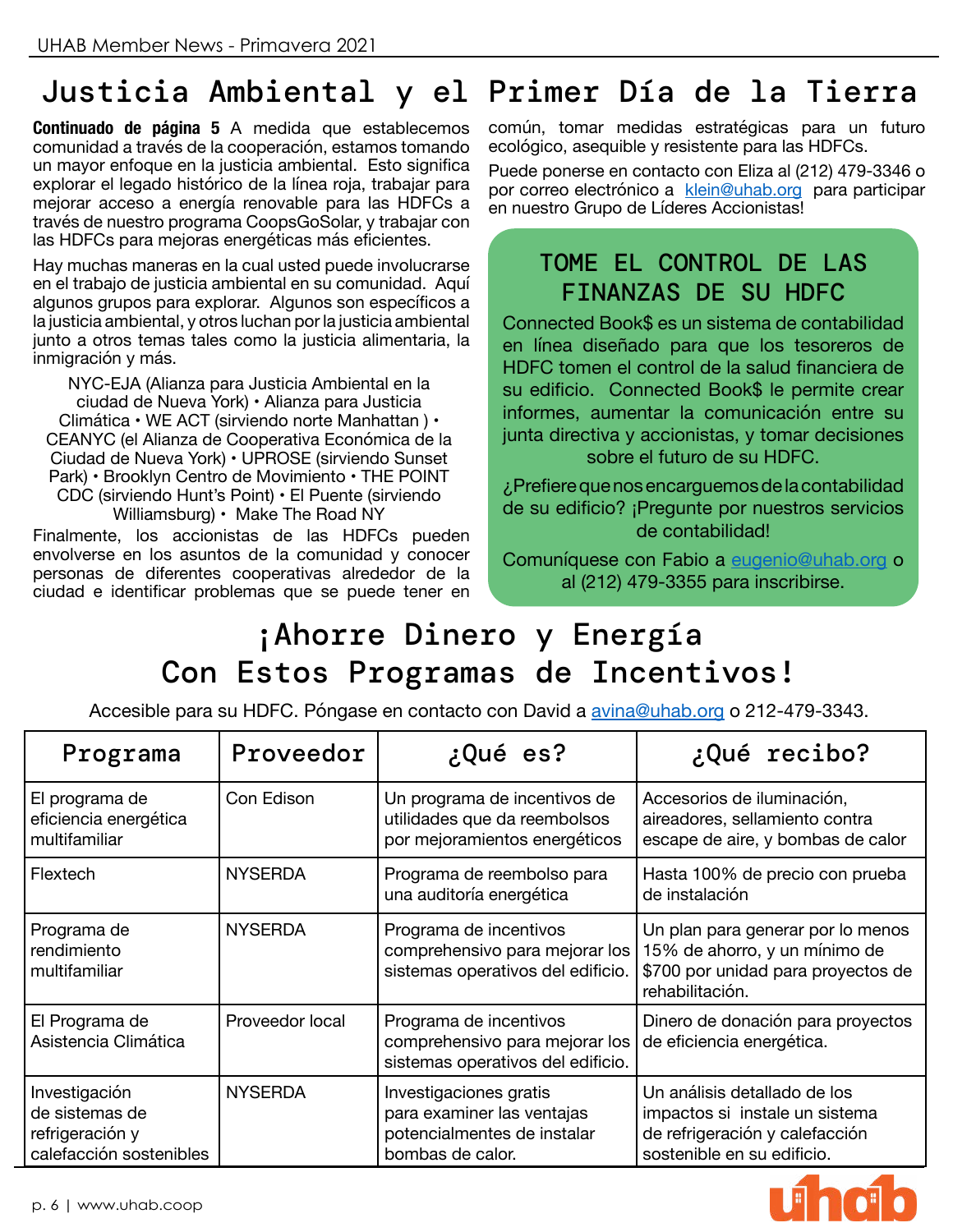## Pregúntale a UHAB: Malabarismo de Costos

**Pregunte a UHAB es nuestra columna de asesoría para accionistas de HDFC. Si tiene alguna pregunta, envíe un correo electrónico**  [avina@uhab.org](mailto:avina%40uhab.org?subject=) **o llame al (212) 479-3374.**

#### *Estimada Celia,*

Mi cooperativa acaba de obtener algunos ingresos de una venta unitaria, y estamos tratando de decidir qué hacer con ella. Nuestra caldera necesita reemplazo, y también nos encantaría obtener paneles solares. Los accionistas nos han estado pidiendo que reemplacemos las lavadoras durante años. También tenemos que pagar nuestros impuestos sobre el agua. ¿Cómo equilibramos todas estas necesidades de capital?

#### *Sinceramente,*

*Gran Gastador de Bedstuy*

#### *Estimado Gran Gastador,*

Su pregunta me dice que entiende la tarea: cómo priorizar las necesidades de construcción y el presupuesto de acuerdo con esas prioridades.

Para empezar, aquí hay un par de preguntas que la junta podría considerar:

- Cuánto hay en su cuenta de operaciones y cuentas de reserva? ¿Cuántos ingresos obtuvo de una venta en la unidad?
- ¿Qué necesidades de capital tendrán el mayor impacto en los residentes del edificio?
- Considere primero la salud y la seguridad: ¿Qué pasa si la caldera se rompe en el medio del invierno? Un plan para reemplazar la caldera debe estar en la parte superior de su lista. Busque incentivos para la sustitución de calderas; la ciudad y otras agencias ofrecen financiamiento para medidas de eficiencia energética, como el programa de préstamos GHPP.
- Lavandería es un servicio visible y bueno para la moral, pero no debe venir antes de problemas de salud y seguridad.
- ¿Cuánto cuesta la deuda de agua?
	- El edificio podría terminar en una lista de ejecución hipotecaria si la deuda de agua se vuelve demasiado alta. Esto es algo sobre lo que ser proactivo. Si no pueden pagar la deuda de una sola vez, buscan un acuerdo de pago con DEP. Un acuerdo de pago le permitirá pagar lentamente la deuda mientras atiende otras necesidades.
- Por último, hay opciones bajas y sin dinero para la energía solar. Animo a su edificio a explorar la energía solar, pero primero priorice las preocupaciones de salud, seguridad y seguridad. Póngase en contacto con UHAB para ir a la energía solar sin romper el banco.

*Respondiendo preguntas con más preguntas, Celia*



# Ahorre en Electricidad Con Energía Solar Comunitaria

¿Sabías que puedes ahorrar un 10% o más en facturas de electricidad con energía solar comunitaria? No tienes que instalar nada, ni pagar una tarifa, y puedes cancelar cuando quieras.

Con la energía solar de la comunidad,<br>obtiene ahorros en su factura ahorros en su factura suscribiéndose a una gran matriz solar en otro lugar de la ciudad que produce electricidad barata. Muchos paneles solares comunitarios están en grandes techos planos de almacén. Los residentes y las empresas de toda la ciudad pueden inscribirse para recibir parte de la electricidad producida por estos arreglos de discos. Sigue siendo cliente de Con Edison, pero obtiene alrededor de un 10% de descuento en su cuenta normal.

La energía solar de la comunidad es una gran manera de ahorrar unos dólares mientras apoya la energía renovable. Puede registrarse como individuo o formar equipo con sus vecinos para inscribirse en todo su edificio. UHAB puede ayudarle a conectarse a un programa solar comunitario sin costos ocultos ni cargos por cancelación.<br>Comuníquese con David al Comuníquese con David al [avina@uhab.org](mailto:avina%40uhab.org?subject=) o (212) 479-3374 para obtener más información.